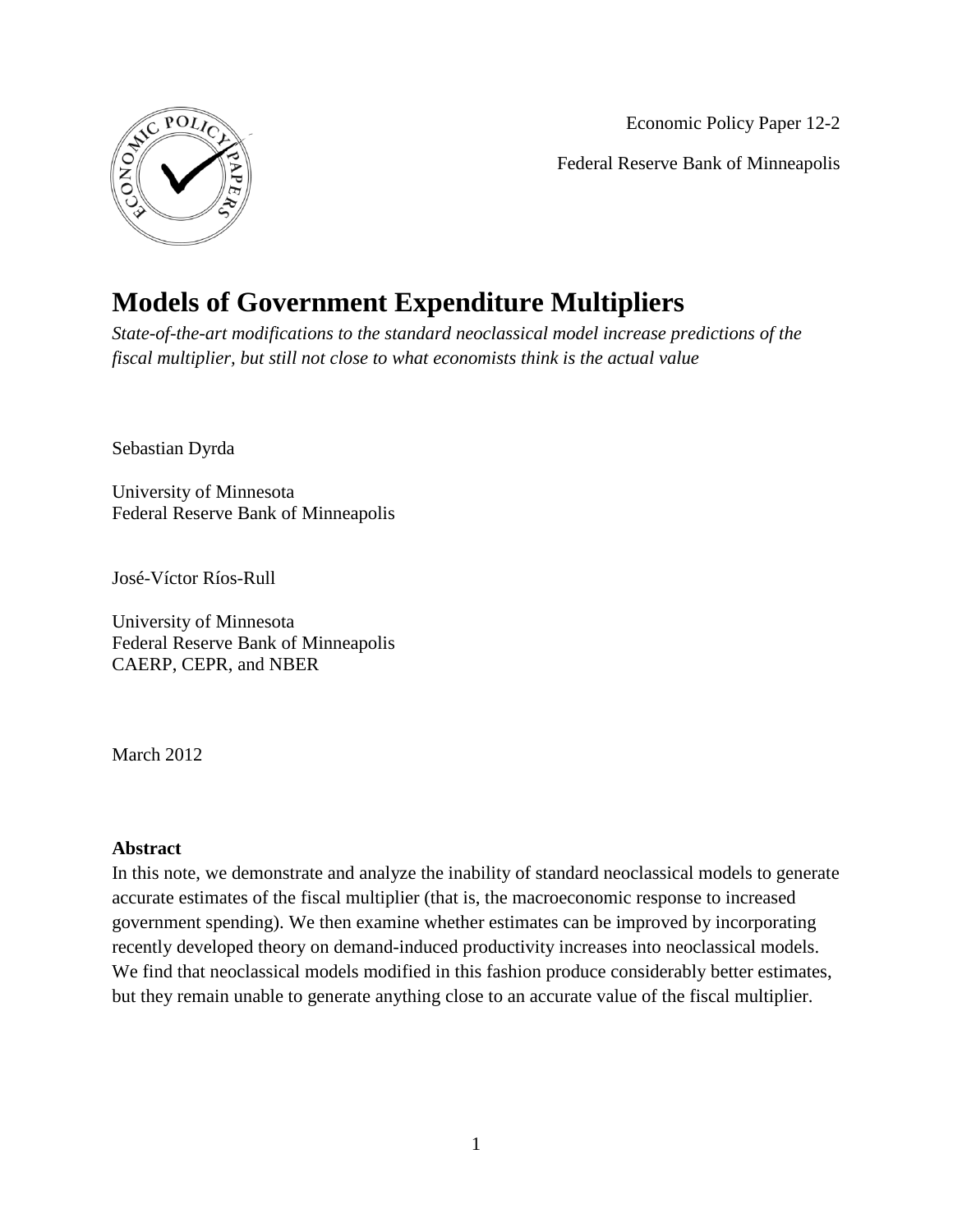# **Models of Government Expenditure Multipliers**

Sebastian Dyrda University of Minnesota Federal Reserve Bank of Minneapolis

José-Víctor Ríos-Rull University of Minnesota Federal Reserve Bank of Minneapolis CAERP, CEPR, and NBER

March 2012

# **Introduction<sup>1</sup>**

There is a vast empirical literature studying the "fiscal multiplier," the response of macroeconomic variables to an increase in government spending. A summary of this literature is that the multiplier—defined as the response of gross domestic product to an exogenous change in government expenditures—is somewhere in the range of 0.7 to 1.0 (see Hall 2009 for a discussion of the empirical findings) and perhaps even higher in extraordinary times like ours with a very low nominal interest rate and a very high unemployment rate. Put more concretely, if the federal government were to increase spending by \$1 billion, GDP would increase by between \$700 million and \$1 billion.

Government expenditure provides a variety of goods and services (public roads, national representation and the like), many of which benefit a wide range of people regardless of who provided the revenue to pay for them and thus are unlikely to be privately provided. Policymakers also view public expenditures as a fiscal tool to affect macroeconomic variables such as output and employment. This function has particular relevance during recessions, when policymakers seek mechanisms that can restore employment and economic growth to healthy levels.

To assess the usefulness of government expenditure as a fiscal tool, we need to weigh the costs of fiscal expansion that arise because of the higher taxes that are eventually required against the benefits generated from higher government spending in terms of higher output. This requires explicit models, suitable for policy analysis, that faithfully capture the relevant features of the economy, and this realism can be judged by seeing whether a given model is capable of generating the fiscal multiplier seen in the data.

At least until recently, the workhorse of both macroeconomics and public finance has been the real business cycle model, also referred to as the standard neoclassical model, or SNM. However,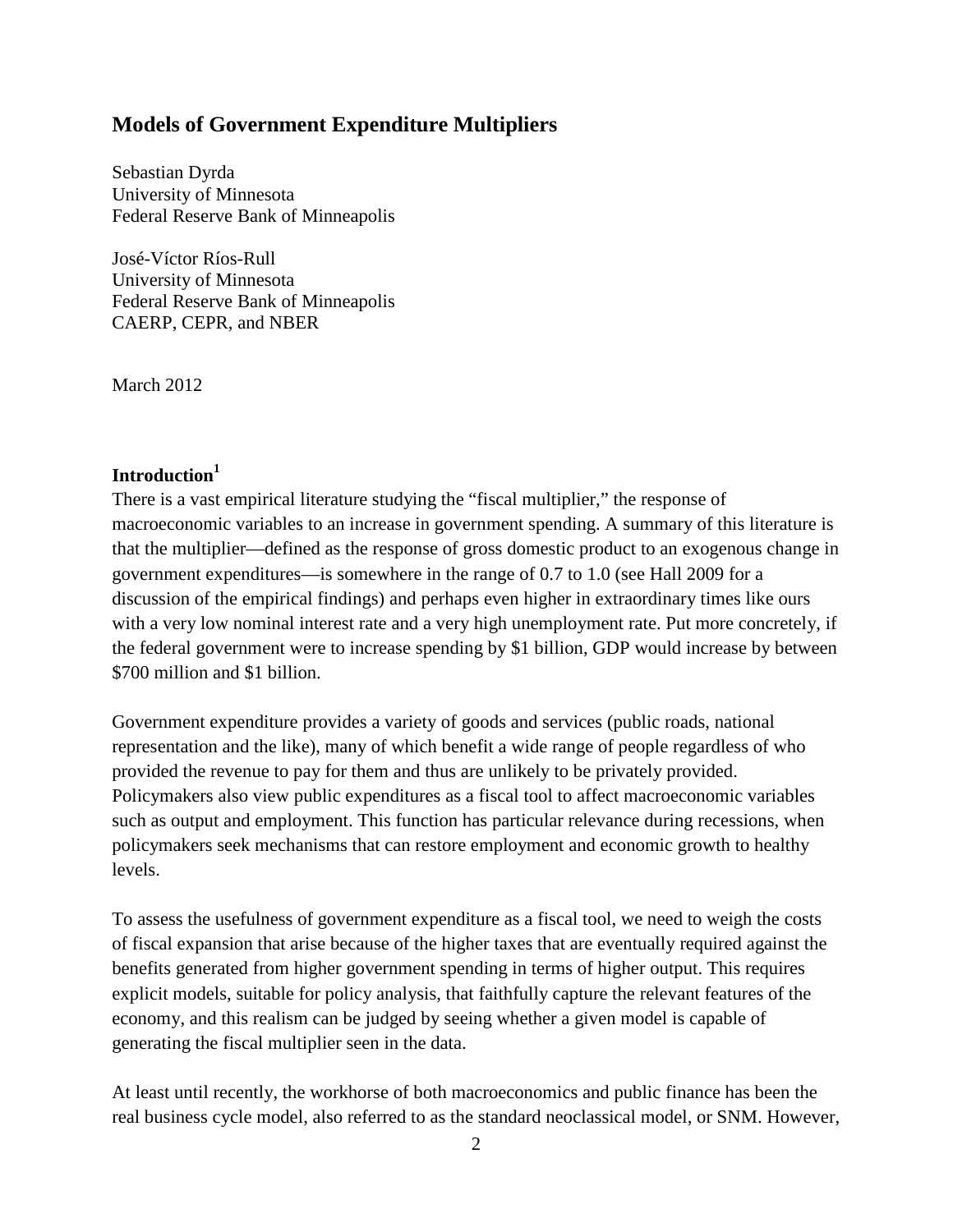this model of the economy is not able to deliver realistic results for the fiscal multiplier—that is to say, the multiplier values the SNM predicts are close to 0, nowhere near the estimates provided by actual data (again, between 0.7 and 1). In other words, according to the SNM, an increase in government spending would have no discernible effect on economic output, as it will be accompanied by sharp reductions in consumption and investment. Clearly, something is missing from the SNM.

Another type of macroeconomic model, referred to as New Keynesian, *is* able to yield a multiplier in the range of the empirical literature.<sup>2</sup> But at the same time, these New Keynesian models generate other unrealistic results, such as a decline in the markup ratio of price over cost when output rises, and a dramatically procyclical labor share. The data show the opposite: Markups tend to rise during economic booms and decline in recessions (again, Hall 2009), while labor share tends to shrink in expansions. Unfortunately, then, these models also fail to faithfully reproduce the macroeconomy and so are of limited use to economists or policymakers in designing fiscal policies.

Other models that may be helpful in generating a realistic multiplier use frictions in labor markets to generate involuntary unemployment, but these have yet to be fully developed.

#### **Seeking better results**

In this note, we briefly explore the implications for the fiscal multiplier of a family of models developed in some of our recent research (Bai, Ríos-Rull and Storesletten 2011, Dyrda, Kaplan and Ríos-Rull 2011 and Dyrda and Ríos-Rull 2012) that, while squarely in the neoclassical tradition, imply changes in some of the main properties of neoclassical models.

The impact of an increase in government expenditure on output depends on several factors, and key among these is the extent to which government spending replaces or "crowds out" private consumption and investment. If government spending simply takes the place of private spending that would have occurred in its absence, then there will be no net effect on total output, and the multiplier is 0.

However, a multiplier of 1 results when increased government spending does not induce a *reduction* in private consumption and investment, but rather *adds* to it. But, of course, increases in government expenditure have to be paid for eventually, and the effects of this burden depend on the duration of the increase in expenditures and on the form of taxation. Throughout this note, we will explore the effects of short-lived additional public expenditures that are paid for in a very efficient manner, with lump-sum taxes.<sup>3</sup>

Our research suggests that models in the neoclassical tradition can produce higher estimates of the fiscal multiplier via two channels. Dyrda, Kaplan and Ríos-Rull (2011) demonstrate the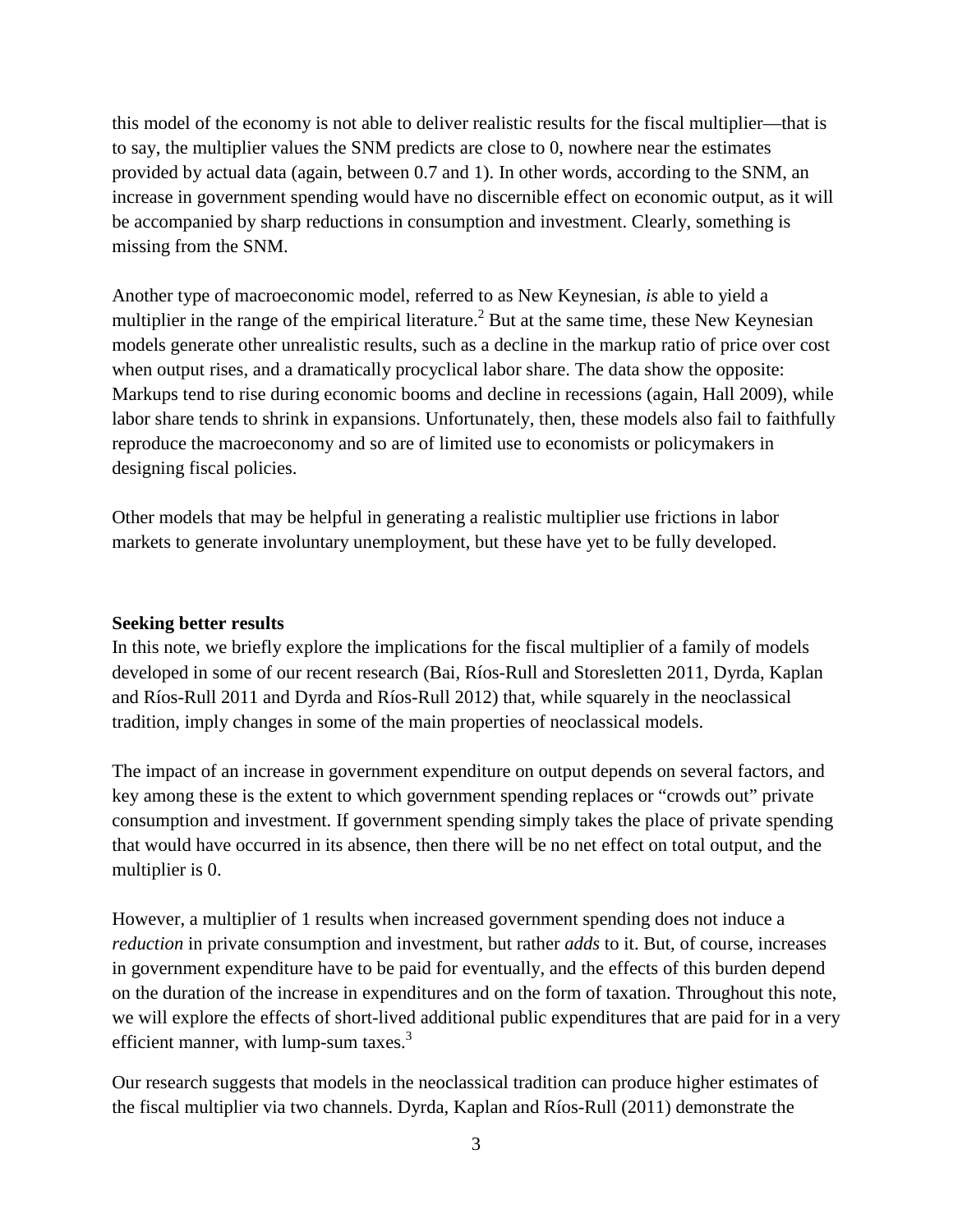importance of adjusting neoclassical models to increase the response of hours worked to temporary changes in wages. Model parameters of this responsiveness—that is, the change in labor supplied by workers when wage rates rise or drop temporarily—should be consistent with new evidence about how household size changes in response to macroeconomic change. In contrast to the traditional notion that people can be identified with households, our data analysis reveals that people's living arrangements change often in ways that are partly synchronized with the business cycle: During recessions, households take in more members as young adults move into (or delay departure from) their parents' home. Seniors may also move in with middle-aged relatives, and unrelated singles may form group households.

More importantly, in terms of the fiscal multiplier, Bai, Ríos-Rull and Storesletten (2011) articulate a neoclassical model in which movements in productivity are not the result of technological shocks, but of greater willingness to spend or higher demand. As we will see, this explanation gives solid theoretical rationale for macroeconomic expansion when government spending increases.

In the next section, we describe reasons behind the inability of the SNM to generate realistic values of the fiscal multiplier. We then move to a brief discussion of our findings about fluctuations in household size that affect the responsiveness of hours worked to changes in wages (the "Frisch elasticity") and how that affects the fiscal multiplier. Finally, we discuss neoclassical models with "demand-enhanced" productivity based on our earlier and ongoing work (Bai, Ríos-Rull and Storesletten 2011 and Dyrda and Ríos-Rull 2012) and the extent to which these modifications to the SNM can deliver values of the fiscal multiplier closer to the empirically documented range. Along the way, we make some observations about what could be capable of generating fiscal multiplier values in the actual empirical range without drastic departures from the neoclassical tradition.

#### **The failure of the standard neoclassical model**

Two features of the SNM are central to its estimates of the fiscal multiplier; both concern household decisions about how many hours they'll work. And both ultimately lead to the model's inability to realistically predict the fiscal multiplier.

The first is that the number of hours worked is the outcome of choices that households make in response to wages and interest rates. That hours worked respond to wage rates is rather intuitive, but households also adjust labor in response to interest rates because, among other things, interest rates affect the value of the present relative to the future. Through so-called substitution effects, hours worked are then affected.

The model's second key feature: The two inputs essential to producing economic output—capital and labor—are subject to diminishing returns, *and* each is paid its marginal product (the market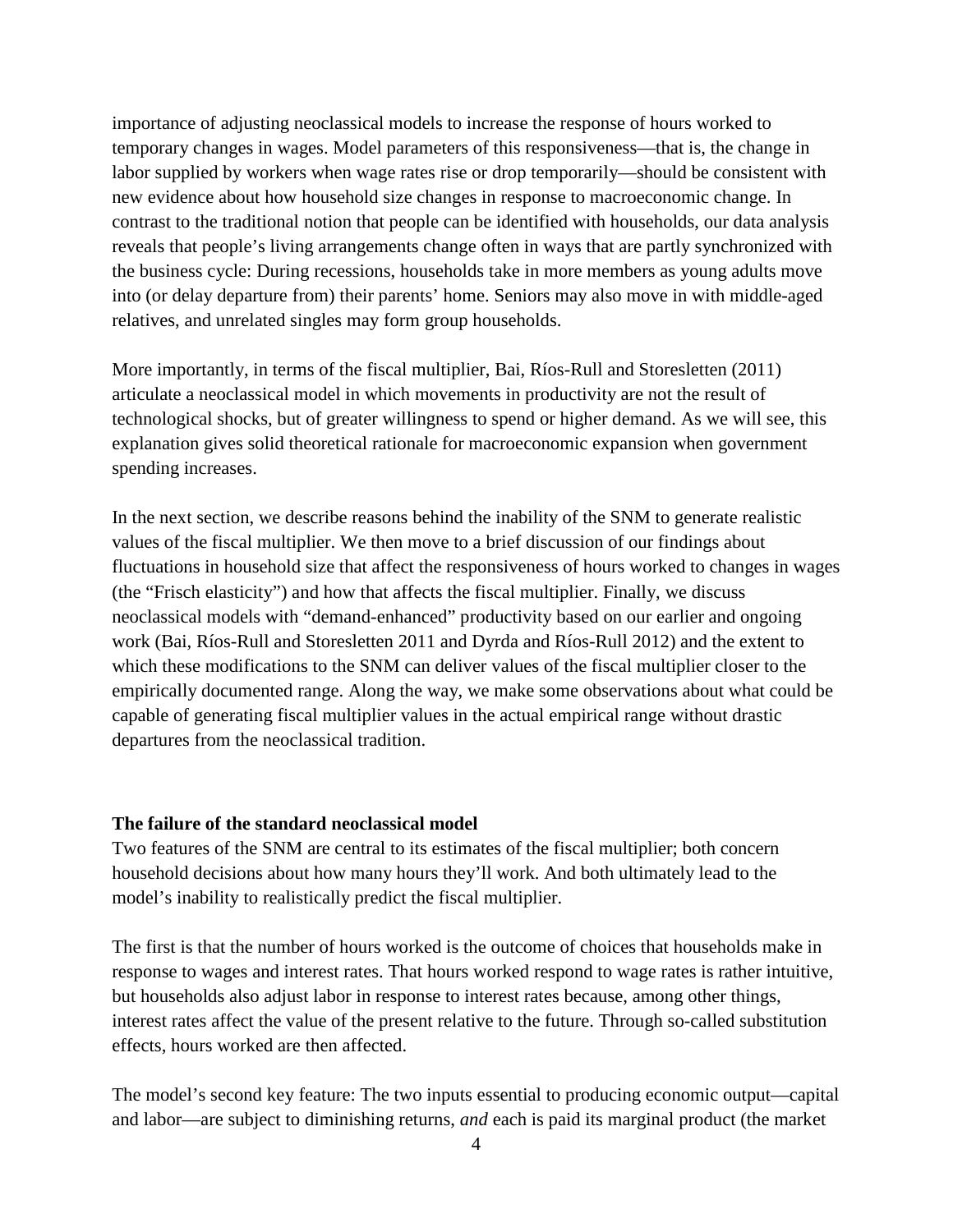value of the last unit of output it contributes). So, the more units of labor or capital that are added to the economy, the less *additional* output will be obtained. Therefore, as the supply of capital increases, its marginal product (the interest rate) decreases. The same applies to hours worked and the wage.

These features, and their complex interaction with other economic factors, mean that increasing the number of labor hours in order to increase economic output—the mechanism through which a fiscal multiplier works in the neoclassical world—ultimately requires that both consumption and investment decrease in the short term.<sup>4</sup>

But to estimate the net effect of a fiscal multiplier, the question is, How large are these drops? That is, to what degree will the positive impact of government expenditures on economic output—through increased labor supply—be negated by the short-term decreases in consumption and investment?

To answer this question quantitatively, economists feed specific parameter values into the model's equations. The values are selected to match key statistics in the U.S. economy. So, government expenditure is usually set at 16 percent of GDP, a typical figure for the United States. Investment and private consumption are about 19 percent and 65 percent of GDP, respectively. Labor income is roughly two-thirds of total GDP. The nominal interest rate is 4 percent. Another important statistic is the "intertemporal rate of substitution," a term economists use for people's willingness to forgo consumption now in order to consume in the future; this is usually set at 0.5. And people are assumed to work 30 percent of their nonsleeping time. All of these parameter values are widely agreed upon by macroeconomists.

The only controversial number in this model is the one that describes the willingness of people to work longer than usual if the wage is temporarily high—again, the Frisch elasticity. (See Chetty, Guren, Manoli and Weber 2011 for a discussion of the debate among economists as to its magnitude.) Although disputable, a very conventional value used in such models is 0.7. The value is calculated using a married couple as the notion of household (see Heathcote, Storesletten and Violante 2010).

With these parameter values, the model predicts that a temporary increase in government expenditures of 1 percent of GDP will have very little net impact. It results in just a 0.023 percent increase in GDP. Why so little effect? The primary cause is a dramatic drop in investment. A 1 percent increase in government expenditures leads (according to this model) to investment levels falling from 19 percent of GDP to 18.04 percent, wiping out 96 percent of the 1 percent boost in government spending.

Consumption also drops, but just slightly, falling from 65 percent to 64.98 percent of GDP. And, indeed, the increase in government spending barely increases the number of labor hours supplied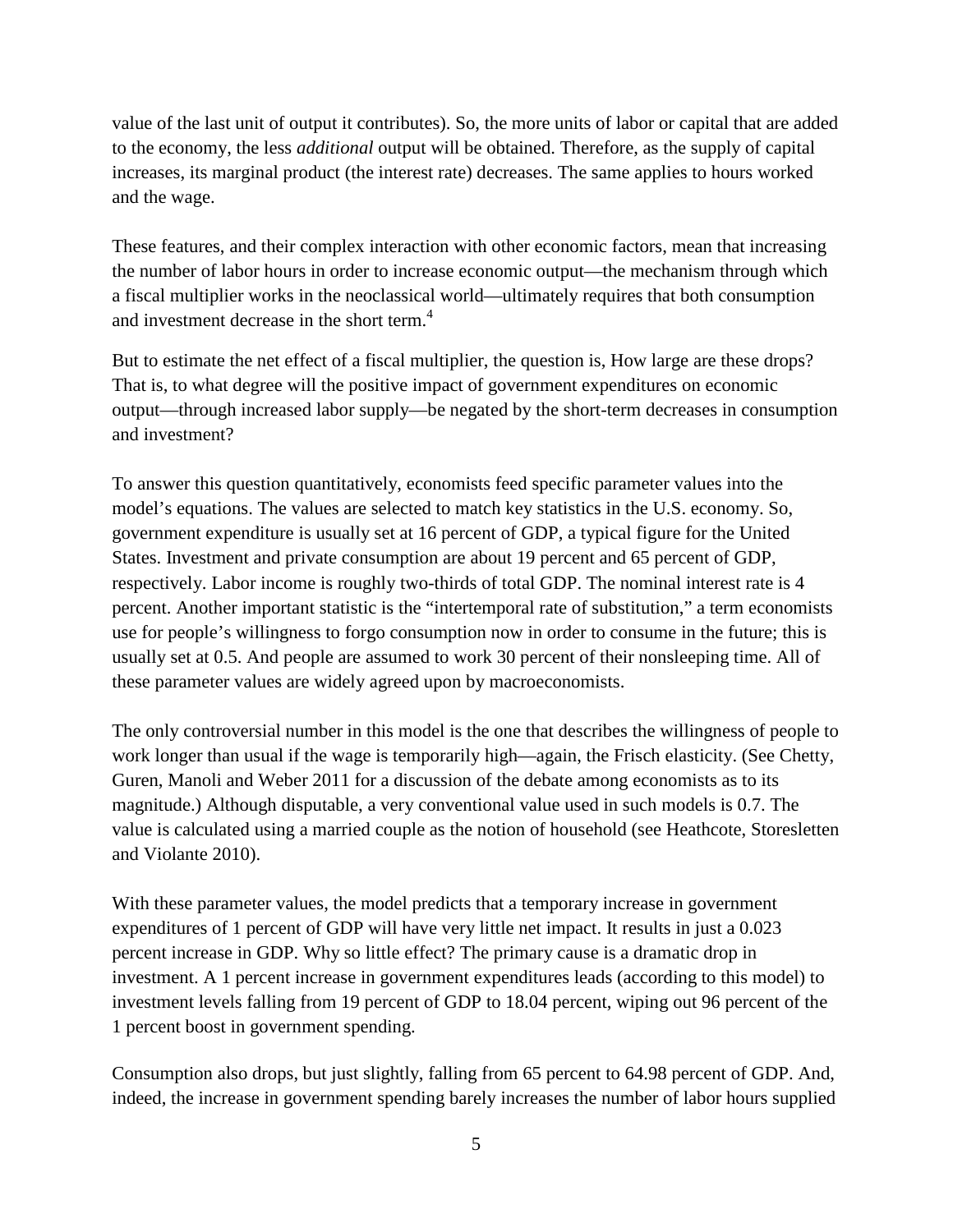by households, from 30 percent of total available time to 30.01 percent. Put in more practical terms, the neoclassical model predicts that if government boosts public spending by 1 percent of GDP for three months, the average adult would work no more than 10 minutes longer.

## **First candidate for a bigger multiplier: A higher Frisch elasticity**

How can the model achieve better results, closer to actual estimates of the impact of a fiscal multiplier (again, in the range of 0.7 to 1, rather than the 0.023 just obtained)? The lynchpin appears to be labor's response to an increase in wages, the Frisch elasticity. A higher figure would have dramatic influence over the model's estimate of the fiscal multiplier.

As mentioned above, a conventional if debatable value used for Frisch elasticity is 0.7. But our recent work, Dyrda, Kaplan and Ríos-Rull (2011), makes the case for a higher estimate. The gist of our argument is based on the fact that standard measurements of the Frisch elasticity of labor assume that households are stable in that they keep the same characteristics over time (for instance, that married people stay married). But, of course, many people are not "stable" in this sense; young people move in and out of their parents' home, some people divorce and become two households and the like.

In our work, we show that those "unstable people" display a higher Frisch elasticity than the 0.7 figure based on a stable population. In addition, we argue that the concept of the household itself is not set in stone, and we document that the size of households is larger in recessions as many people move in with family or friends to bear the harder times. When they do so, they work even fewer hours than they would normally. According to our calculations, properly accounting for unstable people and their movements in and out of households changes the Frisch elasticity of the economy as a whole from 0.7 to 1.1.

When we apply this higher value of the Frisch elasticity of labor to the standard neoclassical model, we obtain a higher multiplier.<sup>5</sup> Indeed, the multiplier goes up by 31 percent. Unfortunately, this improvement is less impressive than it sounds: Given the low initial value of 0.023, a 31 percent increase yields very little: a prediction of just 0.029—still nowhere close to empirical measurements in the range of 0.7 to 1.

## **Why standard neoclassical models fail**

Neoclassical models contain two "first-order conditions" (or mathematical requirements) that *together* determine the response of workers to increases in government expenditures. Understanding these conditions helps explain why neoclassical models generate such low estimates of the fiscal multiplier.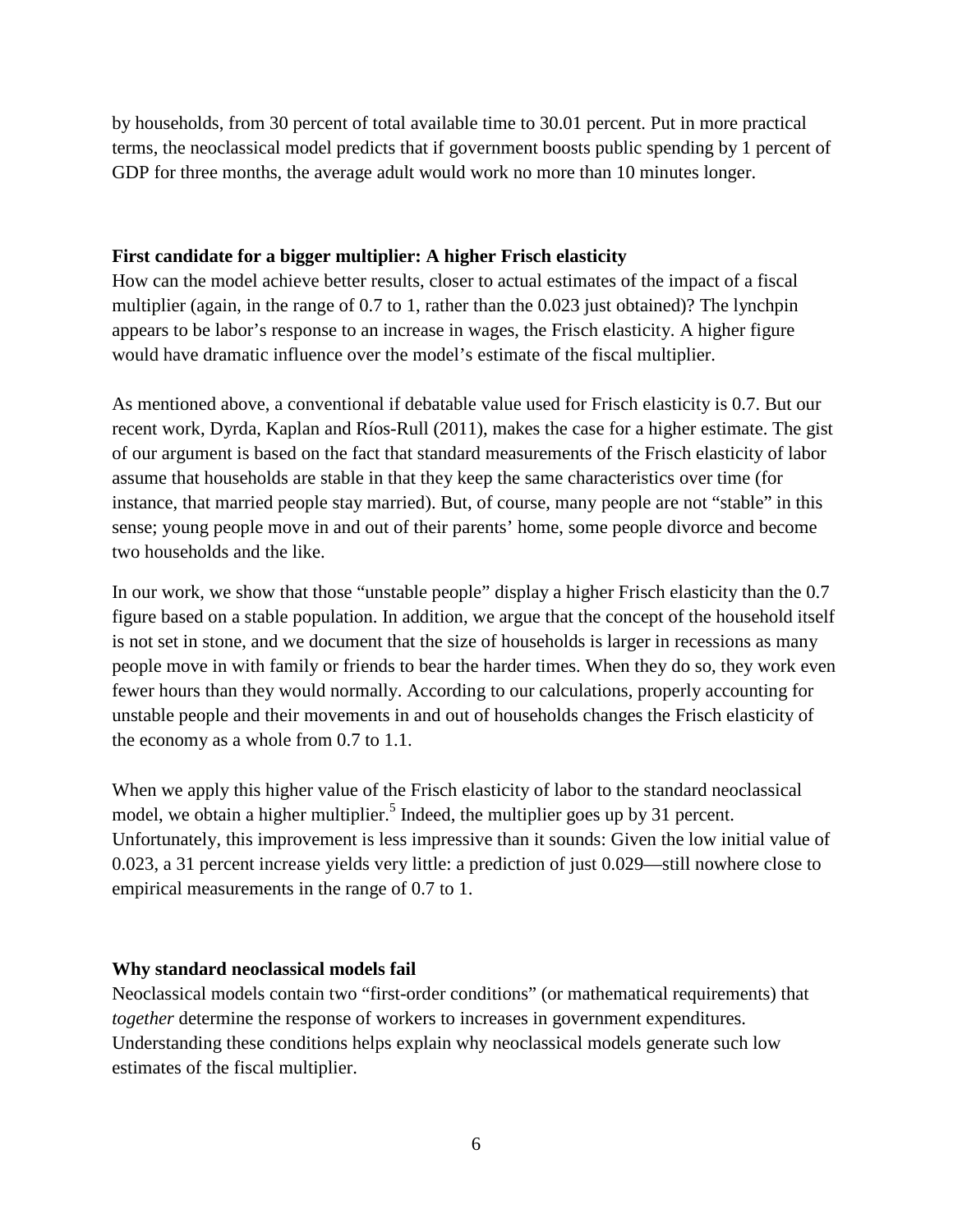One of these conditions—the "*intra*temporal"—links variables such as working hours, consumption levels and wage rates in the here-and-now: "today." So, the "intratemporal firstorder condition" says what all hourly workers know: Consumption by a household is partially determined by the prevailing wage rate times the number of hours that household members work at that wage.

But because labor in neoclassical models is paid its marginal product and is also subject to diminishing returns, prevailing wages in the economy as a whole will decline as the labor force grows, discouraging households from offering more labor hours. To increase working hours (in order to generate more output) as wages decline, a fall in consumption is necessary.

But to increase output in a neoclassical model, a fall in consumption isn't enough. The other first-order condition—the "*inter*temporal"—must also be satisfied. This condition refers to the way variables interact *over time*—that is, between the here-and-now and the future: "today" and "tomorrow." So in this context, this condition mathematically links the ratio of hours worked "today" and "tomorrow," on one hand, with the ratio of wages today and wages tomorrow, multiplied by tomorrow's interest rate, on the other hand.

Because the *intra*temporal condition has just indicated that wage rates are declining, the only way the *inter*temporal condition can generate an increase in the first ratio (working hours today over working hours tomorrow) is to significantly increase interest rates tomorrow. Because interest rates are the marginal productivity of capital (just as labor is paid its marginal product) and capital's marginal productivity is higher when there's less of it, then the only way to get a high interest rate is to decrease the amount of capital. This means that investment "today" has to be low.

So, the bottom line (of neoclassical models with these two conditions) is that to obtain the increase in working hours necessary for an increase in GDP, *both* consumption and investment must fall. But as we've seen in our model simulations, only investment fell significantly; consumption barely budged. Therefore, the models fail to generate a realistic increase in working hours or—thereby—a rise in GDP.

Other economic models exist in which the intratemporal first-order condition is not necessary. New Keynesian models with rigid wages, for example, operate without it. In this class of models, firms are unwilling to hire more workers at the prevailing wage. Increased government expenditures increase profits for firms, and that induces them to hire more workers at the current fixed wage. The number of hours worked then rises.

Another type of model holds that firms and workers expend considerable and costly effort in seeking good fits. These search models of unemployment hold that there are always willing workers, but they are costly to find. In this class of models, the intratemporal first-order condition is absent, but a zero-profit condition on firms applies. Increases in government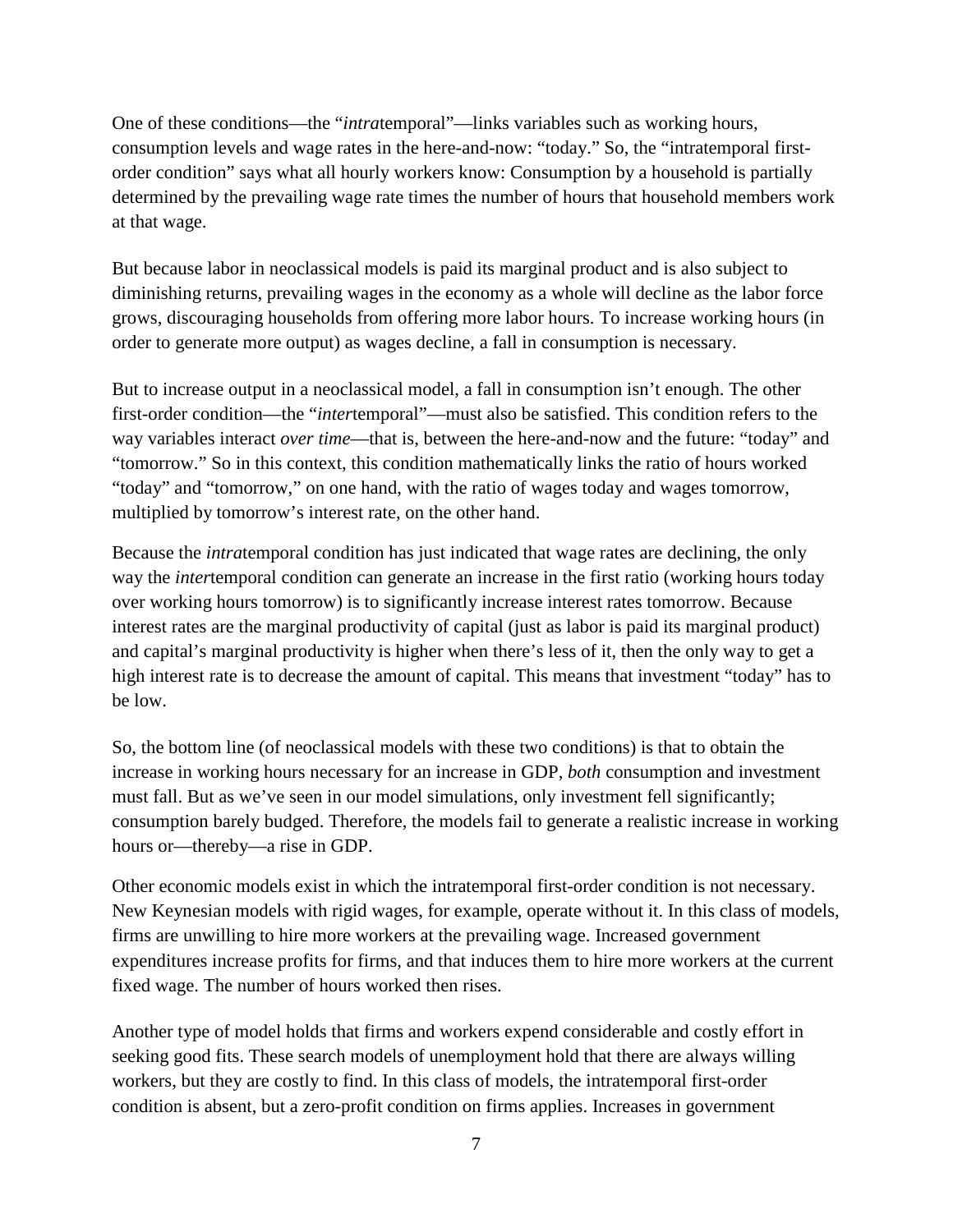expenditures may provide firms with incentives to look for more workers, and this might provide a satisfactory mechanism for generating a realistic multiplier.

## **Can government expenditures increase wages?**

As we've seen, the neoclassical model is unable to generate realistic estimates for the fiscal multiplier, in large part because decreasing returns to labor—the diminishing additional output from each additional hour of work—mean that workers face diminished wages as government expenditures increase. Is there a different way to design a model so that government expenditures could increase wages instead of reducing them? If so, that would certainly help to increase hours worked.

In fact, this is what New Keynesian models with rigid prices do. As government expenditures increase, firms in these models are required to deliver the goods or increase prices or both. Since some firms cannot adjust prices, they need to hire more labor to deliver the goods. To induce households to provide more labor hours, wages have to go up. However, fixed prices and higher wages imply that profits and markups fall as a result of the increase in government expenditures.

Again, Hall (2009) provides a very nice description of the issue and of the lack of evidence for a drop in markups when government expenditures rise. Let us add that the behavior of labor share, which is slightly countercyclical in the data, is also at odds with the prediction of New Keynesian models with fixed prices.

In fact, greater potential lies in a model in the neoclassical tradition, with a twist.

## **A second candidate: The shopping model**

In a recent paper, Bai, Ríos-Rull and Storesletten (2011) built a modified neoclassical model that goes a significant way toward generating a realistic multiplier. This model allows any increase in expenditures (which we refer to as demand) to increase productivity and, with it, to increase wages. The innovation in this model is that generating output requires not only inputs of production, but also *the active participation of the purchasers of goods and services.*

A few examples can help to illustrate this mechanism, and perhaps the best illustrations are from service industries. The tourism industry needs tourists, restaurants need diners, hotels need guests, hospitals need patients, movies have to be seen, advice has to be heard, pedicures need toes, and so on. In our model, consumption and investment require the active participation of consumers and firms. Without spenders, there is no output. Productivity goes up when the contribution of buyers (consumers, firms and the government) increases. It is the buyers—not producers—who are ultimately responsible for increased productivity by exerting more—but unmeasured—effort to use the economy's productive capacity more intensely.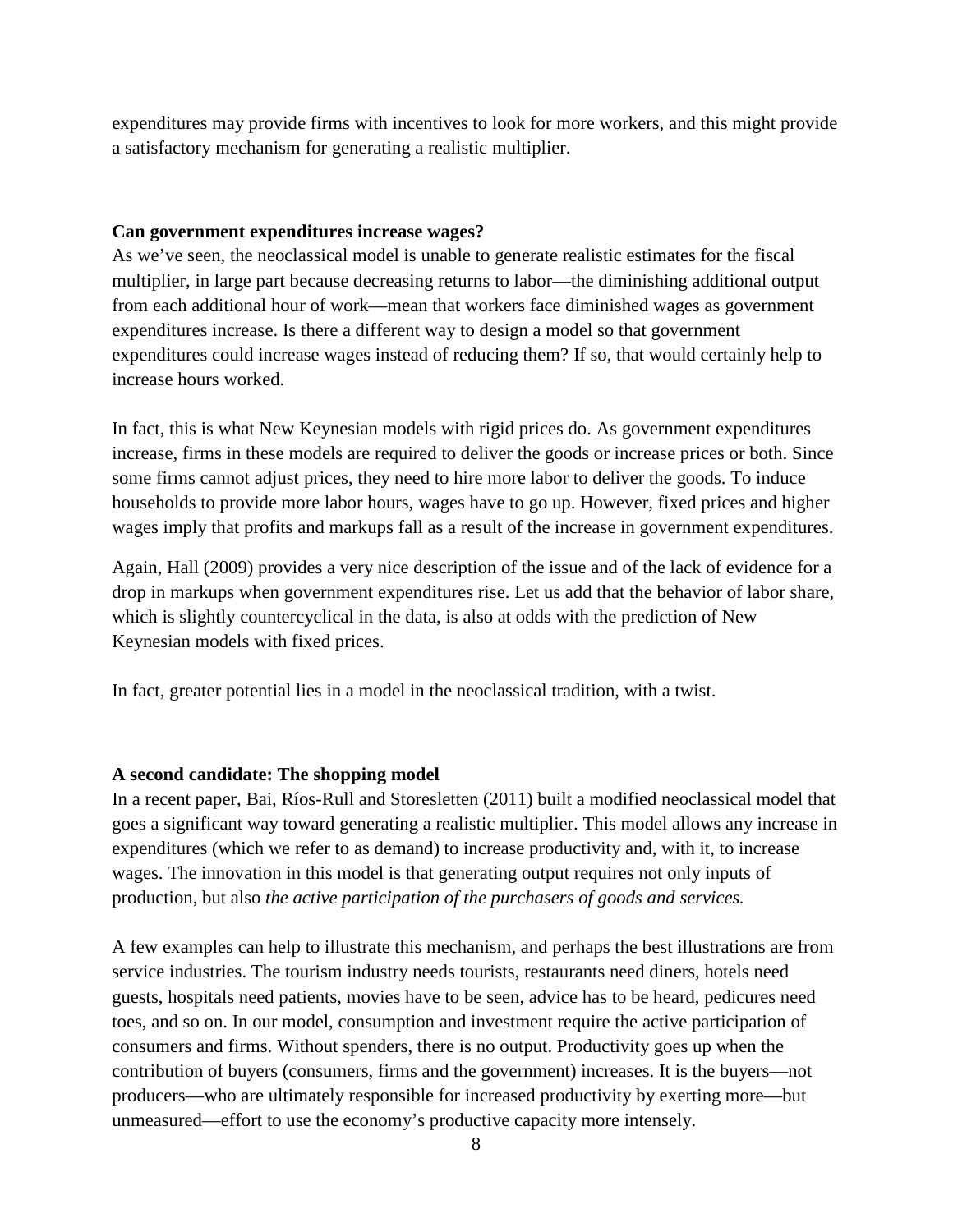In the model, these ideas are implemented by requiring consumers not only to pay for the goods, but also to find them, a disagreeable task that is costly in terms of utility (just as is work in the standard model for those who prefer leisure). An increase in consumption can be achieved through both an *increase in labor* that raises the *potential output* of the economy, and an *increase in search effort* that allows households to find more output, thus making the economy operate at higher capacity.

Firms stand ready to produce, with capital and labor, but output occurs only when consumers find the firms and generate demand for that output. The search efforts of consumers are not measured in GDP, and the higher output is imputed to higher productivity.

While the spirit of this "shopping economy" is neoclassical—prices are flexible, people and firms are restricted only by technology, markets clear—the aggregate production function with constant productivity (a traditional workhorse of the SNM) does not hold.

In the shopping economy, as in all models, there is a budget constraint that requires households to pay for what they (and the government) purchase. An additional constraint, unique to this economy, requires households to search in order to find consumption goods. The more search effort consumers expend, the more goods will be found and, thus, the higher output will be. Consequently, output can increase even if there are no changes in measured inputs (since search effort itself is unmeasured).

In our paper, we use the modern concept of competitive search that achieves an optimal allocation and thus guarantees that the model has a unique prediction. However, we include all forms of hassle associated with searching for consumption goods, such as receiving worse service in restaurants at capacity, a lengthy wait in emergency rooms on Saturday nights, not getting the right options or color when buying a car and so on.

All of these hassles are greater when the economy is in an expansion, generating higher productivity as a result of higher demand. During recessions, hassles diminish—parking spaces, shopping lines, waiting times all decline; clerks and salespeople stand idle as they wait for customers. This dynamic applies to firms, as well, since they have to search for investment goods. Purchasing departments and shopping professionals need to find the right type of capital goods, a task that is clearly less costly during recessions.

The shopping economy model holds potential for generating a fiscal multiplier more in line with the empirical estimates. This is because increased government spending in this model generates higher productivity, and that may generate higher wages, in contrast to the SNM. To gauge this potential, we added a government sector financed with lump-sum taxation to the model in Bai, Ríos-Rull and Storesletten (2011).<sup>6</sup>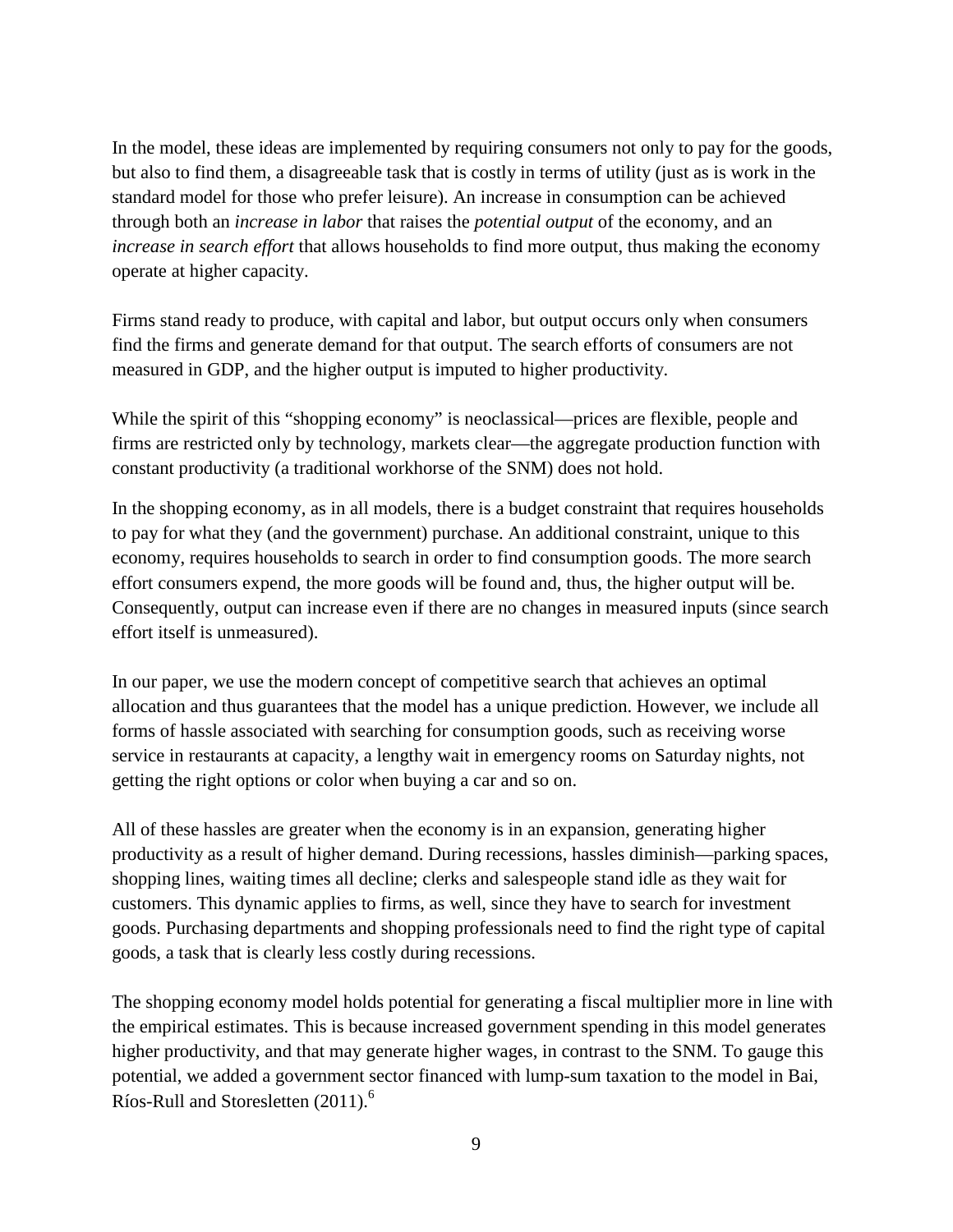As in the SNM, an increase in government expenditures induces an increase in hours worked.<sup>7</sup> But unlike in the SNM, productivity goes up, which can potentially increase wages, or at least slow down their reduction. Productivity increases because now people and firms have to look harder to find goods since higher government spending has raised effective demand.

When the relevant parameters are applied to the shopping model, it generates much larger effects than did the SNM. An increase in government expenditures of 1 percent of GDP (from 16 percent of the average value of GDP to 17 percent) now yields a fiscal multiplier of 0.172, over seven times that generated by the SNM. This results from both a 0.07 percent increase in productivity and a 0.09 percent increase in hours worked. By comparison, the SNM generates no increase in productivity and a 0.034 percent increase in hours worked.

The main difference between the shopping economy and the SNM is in investment, with the reduction being much smaller in the shopping economy. Interestingly, consumption in the shopping economy falls by more than in the SNM—from 65 percent to 64.94 percent—and investment falls from 19 percent to 18.22 percent. As in the SNM, an increase in the Frisch elasticity to 1.1 also increases the multiplier, albeit by a small amount (from 0.172 to 0.187).

These fiscal multiplier estimates are still a far cry from the values between 0.7 and 1 found in the empirical literature. One way for models of the neoclassical tradition to produce a higher value would be to have "time to build" features to avoid wild oscillations in investment.<sup>8</sup> For example, we could pose a requirement that investment projects take a long time to both plan and implement. Therefore, in any period, only a fraction of the current investment is chosen, the rest being the outcome of previous decisions. Similarly, in the current period, decisions are made about future investment. With this formulation, we would obtain some rigidity in investment, not because markets do not work well, but because of technological—indeed, engineering—reasons. Short-lived increases in government expenditures would not in this case disrupt investment very much, and a swift increase in government expenditures would imply a larger multiplier. The exact calculations would require a specification of how to absorb the losses of firms that are required to secure the investment goods. In this scenario, a much larger drop in consumption is likely. This is a topic that deserves more attention.

#### **The multiplier in a recession**

So far we have looked at the multiplier in average times, when the economy is operating normally. But "normal times" are not when policymakers consider using government expenditures as a tool to expand output. Leading researchers (Christiano, Eichenbaum and Rebelo 2010, for instance) postulate that in certain circumstances, such as when the nominal interest rate is 0 percent, New Keynesian models with fixed prices give rise to large fiscal multipliers, suggesting that such a policy tool would be particularly potent under such conditions.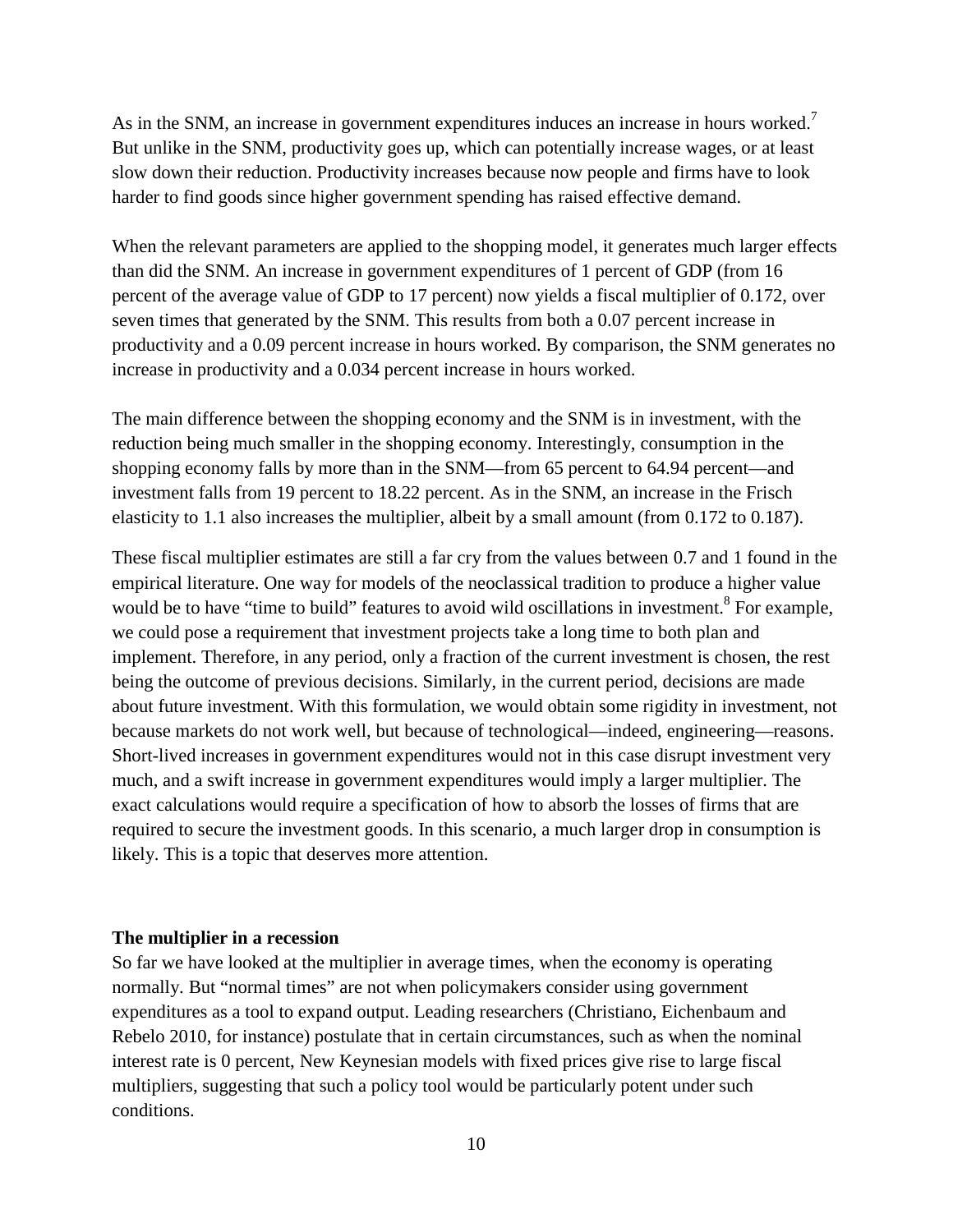To analyze the multiplier in recessions, we need to "engineer" a recession in our models. In neoclassical contexts, recessions occur because of poorer-than-average technology or because of preference changes that induce people to work less. In this exercise, we first consider shocks to preferences in both SNMs and shopping models that make work less agreeable. We set the sizes of the shocks so that GDP shrinks by 1 percent, and we use a high Frisch elasticity of  $1.1<sup>9</sup>$ 

In the SNM, a 1 percent drop in output is generated via a 1.5 percent reduction in hours worked. However, consumption barely changes (it goes down just 0.02 percent), while the bulk of the reduction in output is accommodated by lower investment. In actual recessions, investment typically falls by more than consumption, but in a less extreme manner. In the shopping economy, a similar 1 percent output drop comes from a drop not only in labor, but also in productivity, which falls by 0.4 percent.

Now that we've engineered a recession in the model economies, we can consider an expansionary policy that increases government expenditures the same amount in both. We find that the fiscal multipliers are higher than in normal times, as theory has suggested, but barely so. In the SNM, the multiplier is up to 0.0298 relative to 0.0296 in normal times. In the shopping economy, it is 0.1916 in a recession, up from 0.1871 in normal times. The gains in the shopping economy come from productivity (0.07 percent) and from labor (0.12 percent); in the SNM, the gains are all from labor.<sup>10</sup>

The shopping economy allows for an additional type of recession: a shock to the cost of search the willingness of people to put up with the hassle needed to find goods and services. An increase in search costs thus acts as a shock to demand and generates a recession. Such a recession compounded with the expansionary policy generates the largest multiplier found in these exercises, a value of 0.221.

This quick review of multipliers during recessions generated by neoclassical models arrives at the same destination: The fiscal multiplier is almost 0 for the SNM and about 0.2 for the shopping economy. The reason these models predict such similar multipliers, whether the economy is in a recession and not, is clear. Neoclassical models assume that there are no market frictions, such as wages that don't adjust quickly or prices that don't change right away. Therefore, in these sorts of models, recessions are generated because people simply *choose* to work less. Therefore, the models respond in recessions very much the same as they do in normal times: The model economy operates optimally.

#### **Conclusions**

This note shows that neoclassical models of the business cycle have serious shortcomings that limit their ability to evaluate the effect of changes in government expenditures. State-of-the-art extensions can increase the predicted values for the fiscal multiplier, but these estimates are still much smaller than those measured empirically.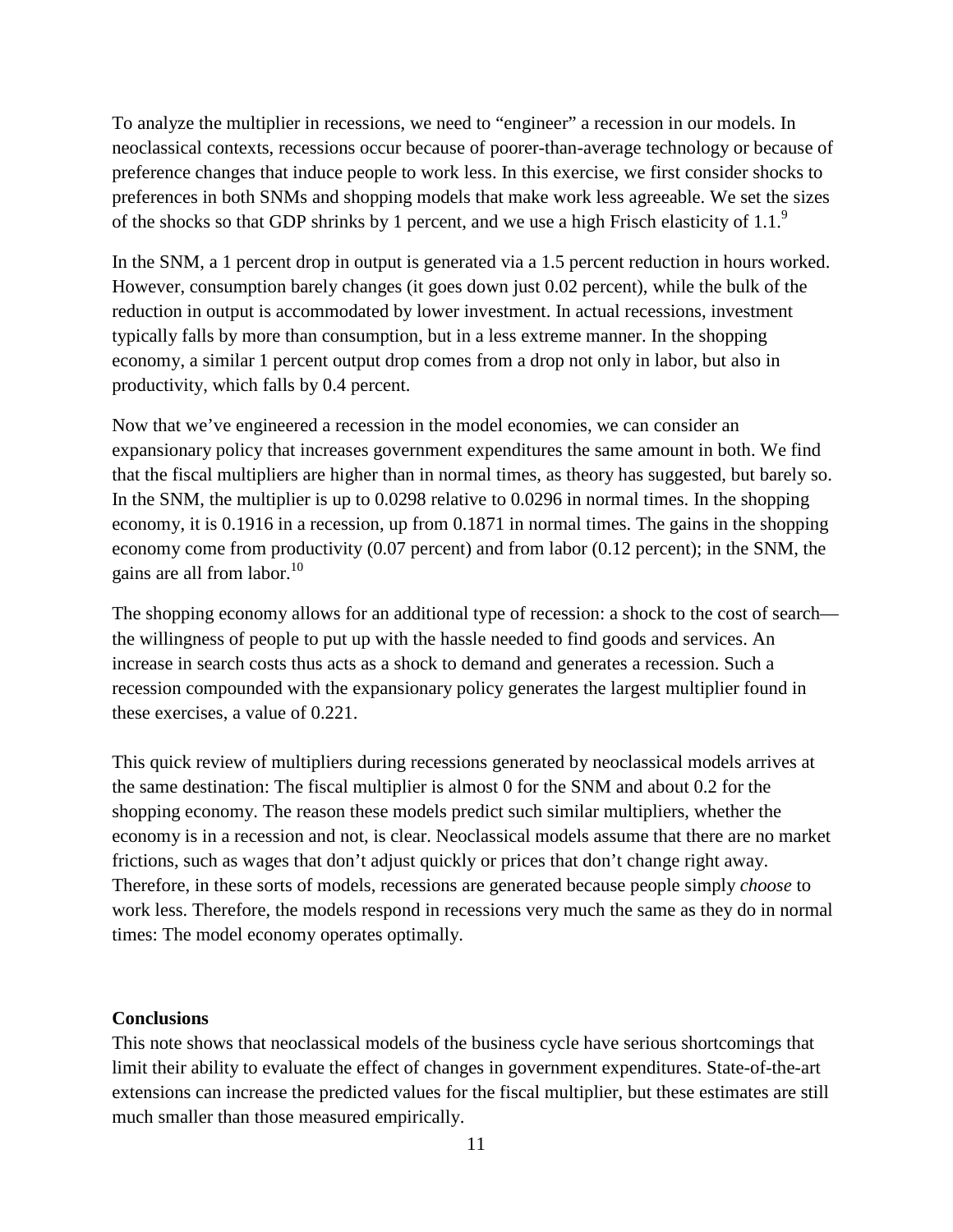Many researchers have embraced New Keynesian models in which the central mechanism generating large fluctuations is the assumption that prices are fixed, so firms and workers are unable to adjust (nominally denominated) contracts. While this may be fruitful, we think that some of its counterfactual implications (specifically, on price-to-cost markups and labor share) and the lack of solid theoretical explanation for why prices are fixed justify the exploration of models with neoclassical flavor, but with enough frictions so as to allow for recessions as situations with idle resources. We think that such models should include frictions in labor markets that make many households work fewer hours than they would like and consume less than desired because of difficulties in borrowing.

Models with these features in addition to those provided by our shopping economy, in which increases in government expenditures boost productivity, may be capable of yielding multiplier values consistent with those in the empirical literature. These models are the subject of our ongoing work.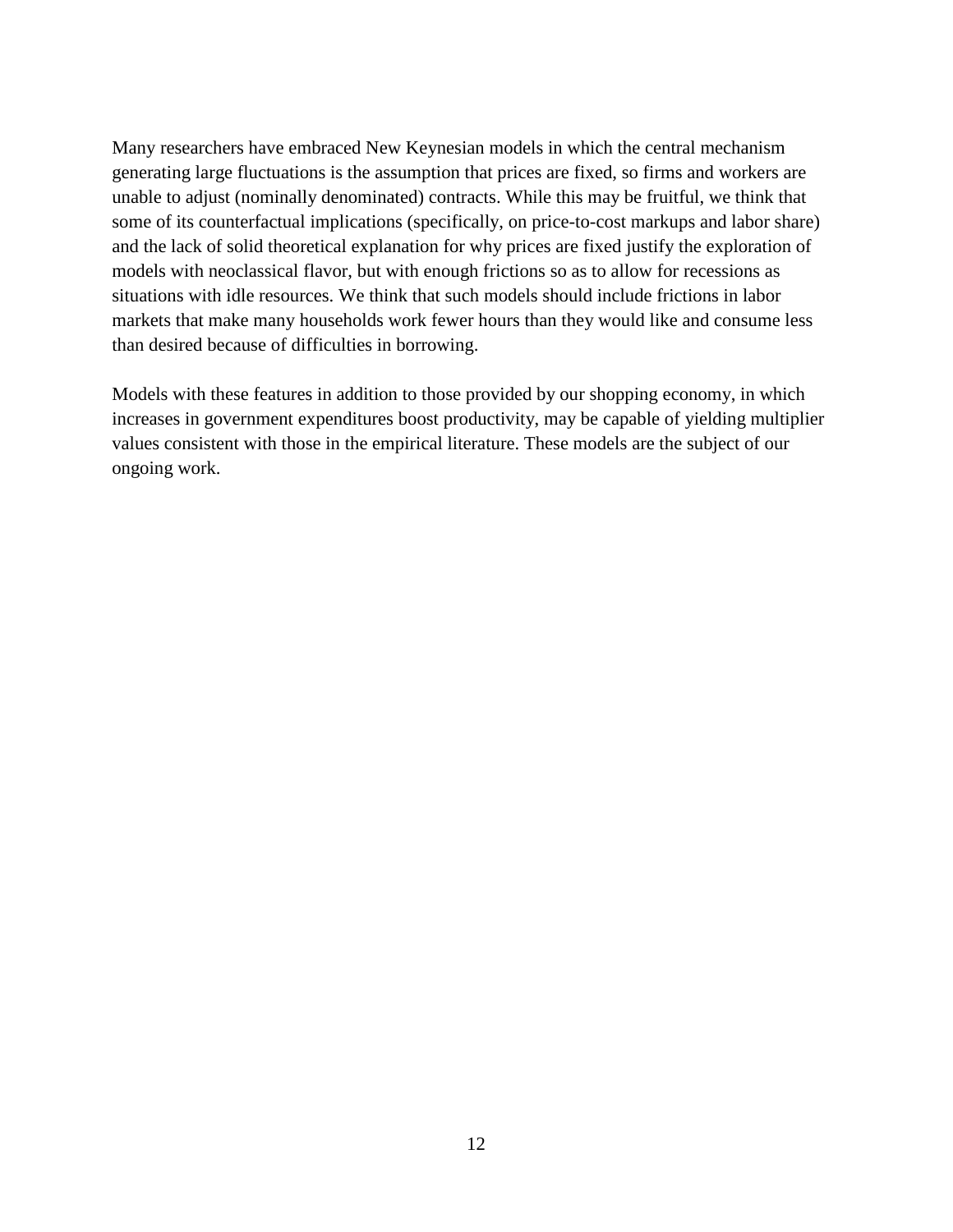## **Endnotes**

<sup>1</sup> The authors thank Doug Clement and Carolyn Wilkins for their editorial comments and Fabrizio Perri for discussions of theory. The views expressed herein are those of the authors and not necessarily those of the Federal Reserve Bank of Minneapolis or the Federal Reserve System.

 $2$  For example, Drautzburg and Uhlig (2011) quantify the effect of the American Recovery and Reinvestment Act of 2009 using the benchmark New Keynesian model developed by Smets and Wouters (2003) with additional frictions. They yield short-run multipliers around 0.52. Leeper, Traum and Walker (2011), using Bayesian techniques, show that New Keynesian models with sticky prices and wages can generate multipliers around 1.

<sup>3</sup> Unlike income taxes, for example, that not only make people poorer but also provide an incentive to substitute away from consumption goods and into leisure, which is not taxed, lumpsum taxes are not distortionary and do not provide such a disincentive to work.

<sup>4</sup> See the appendix for a technical explanation of this conclusion.

<sup>5</sup> Doing so requires an adjustment in the value of parameter  $\theta$  (see appendix) to ensure that the amount of hours worked on average is 30 percent.

 $6$  For simplicity, we have assumed that the government has a pile of projects in a drawer and is exempted from having to search for goods (a trivial simplification). Also, it is very easy to model similar search frictions for the government by being explicit about the part of measured government expenditures that are used for search purposes rather than providing strictly useful goods.

 $<sup>7</sup>$  Both because people are poorer and because the reduction in investment increases the rate of</sup> return, propelling a wealth effect and a (intertemporal) substitution effect.

<sup>8</sup> Time to build" is an expression used by Kydland and Prescott (1982), referring to multiperiod construction as a fundamental characteristic of most economies and one that helps explain macroeconomic fluctuations. As they put it: "That wine is not made in a day has long been recognized by economists."

 $9<sup>9</sup>$  Let's for now ignore the fact that in this type of recession, a benevolent government should do nothing: The economy is optimal on its own.

 $10$  Another type of recession, one due to a short-lived shock that reduces the household's relative preference for current consumption. It turns out that a recession of 1 percent in output via a reduction in the willingness to consume generates wild oscillations in consumption and investment. In the SNM with the high Frisch elasticity of 1.1, consumption drops by half(!) and investment goes up two and a half times. The behavior of the shopping economy is more subdued: Consumption falls from 65 percent of GDP to 59.9 percent, and investment goes from 19 percent to 23.1 percent. These recessions are clearly uninteresting, and for what it is worth, the multipliers are not very different from those in normal times: 0.030 in the SNM and 0.195 in the shopping economy.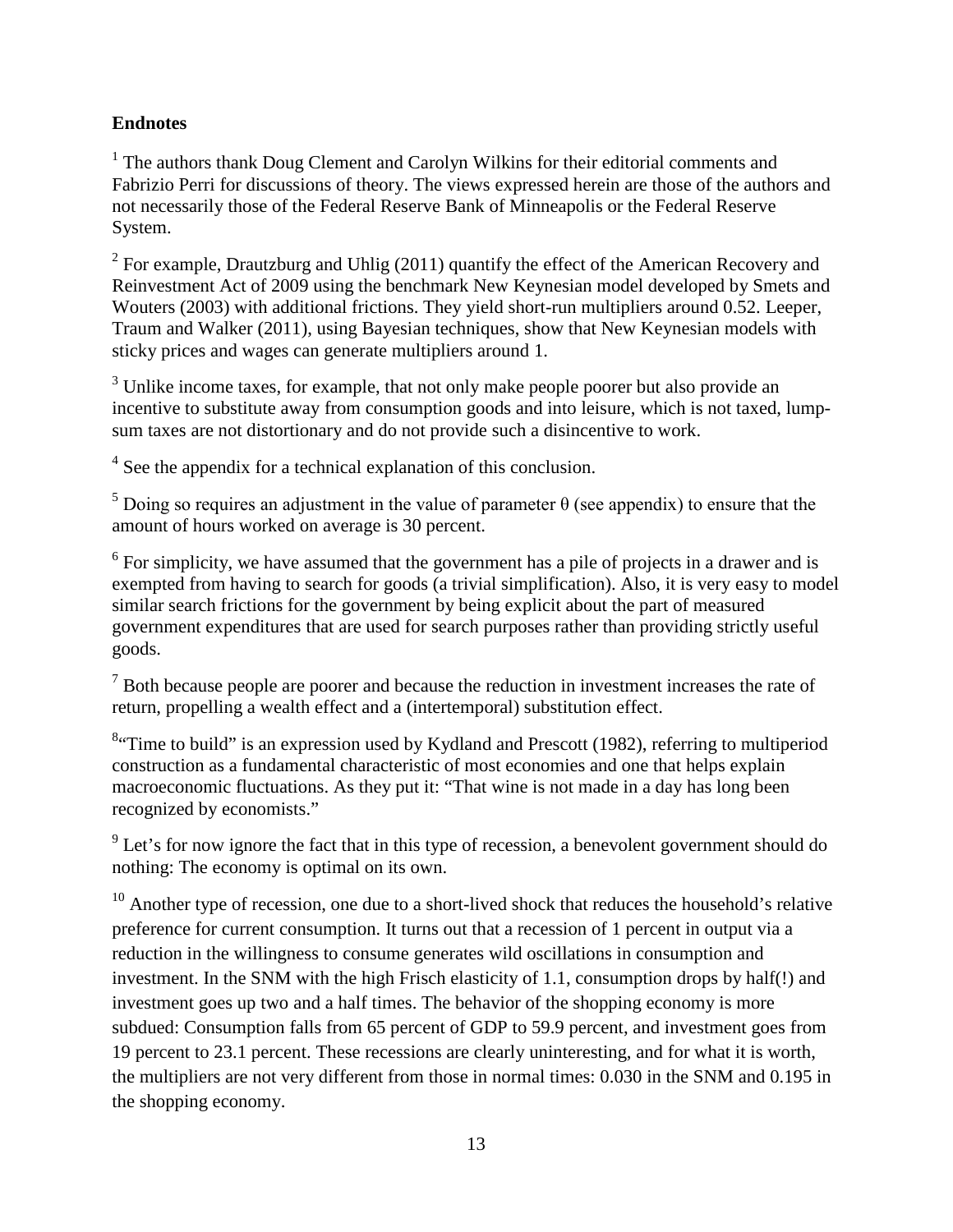## **References**

Bai, Y., J.-V. Ríos-Rull and K. Storesletten. 2011. Demand Shocks as Productivity Shocks. Working paper, University of Minnesota.

Chetty, R., A. Guren, D. Manoli and A. Weber. 2011. Are Micro and Macro Labor Supply Elasticities Consistent? A Review of Evidence on the Intensive and Extensive Margins. *American Economic Review Papers & Proceedings 101 (3): 471-75.*

Christiano, L., M. Eichenbaum and S. Rebelo. 2010. When Is the Government Spending Multiplier Large? Mimeo, Northwestern University.

Drautzburg, T., and H. Uhlig. 2011. Fiscal Stimulus and Distortionary Taxation. Working Paper 17111, National Bureau of Economic Research.

Dyrda, S., G. Kaplan and J.-V. Ríos-Rull. 2011. Business Cycles and Household Formation: The Micro versus the Macro Labor Elasticity. Mimeo, University of Minnesota.

Dyrda, S., and J.-V. Ríos-Rull. 2012. Expansionary Policies when Demand Increases Productivity. Mimeo, University of Minnesota.

Hall, R. 2009. By How Much Does GDP Rise if the Government Buys More Output? *Brookings Papers on Economic Activity* 2: 183-231.

Heathcote, J., K. Storesletten and G. Violante. 2010. The Macroeconomic Implications of Rising Wage Inequality in the United States. *Journal of Political Economy* 118 (4): 681-722.

Kydland, F. E., and E. C. Prescott. 1982. Time to Build and Aggregate Fluctuations. *Econometrica* 50 (6): 1345-70.

Leeper, E. M., N. Traum and T. B. Walker. 2011. Clearing Up the Fiscal Multiplier Morass. Working Paper 17444, National Bureau of Economic Research.

Smets, F., and R. Wouters. 2003. An Estimated Dynamic Stochastic General Equilibrium Model of the Euro Area. *Journal of the European Economic Association* 1(5): 1123-75.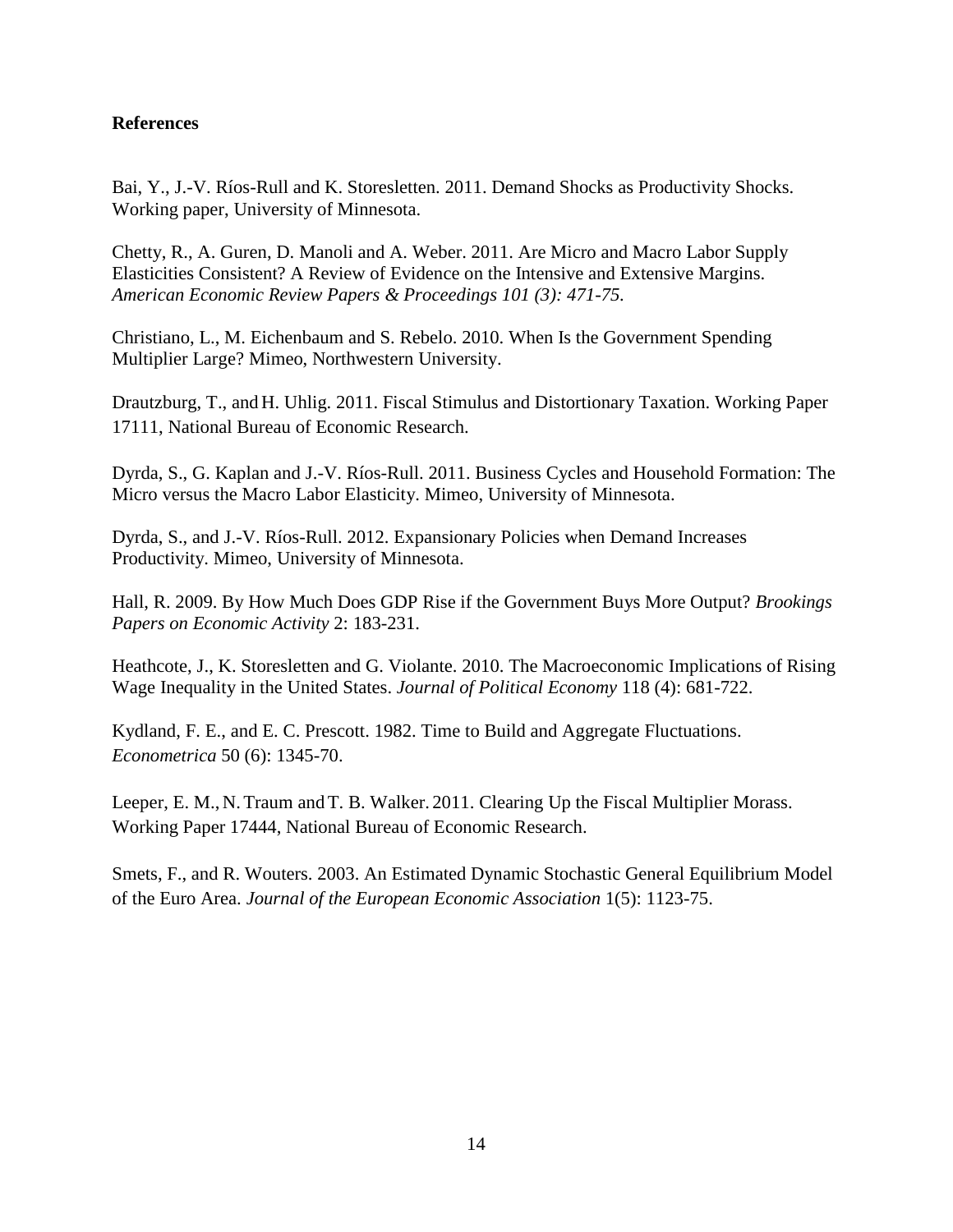#### **Appendix**

#### **Models of Government Expenditure Multipliers**

In the neoclassical world, labor is paid whatever the last unit contributes (its marginal product), which means that an increase in the quantity of labor lowers wages. In the SNM, people care about two things: consumption, which they like, and hours worked, which they do not like. People make choices based on consumption and hours worked, and they evaluate their levels of consumption and work both currently and in the future (although the further into the future, the less these things are of concern).

The choices that people make in this case have to satisfy a relation called the intratemporal firstorder condition, which can often be described mathematically with the following equation: where *w* is the wage, *c* is consumption and *h* is hours worked.

$$
w c^{-\sigma} = \theta \ h^{\frac{1}{\psi}}
$$

The Greek letters are positive parameters that describe the details of people's preferences:

σ tells us how unwilling people are to tolerate fluctuation over time in consumption. θ tells us how much they dislike work relative to leisure.

ψ expresses the responsiveness of hours worked to small changes in the wage rate.

We see from this expression that a simultaneous decrease in the wage rate and increase in hours worked requires a drop in consumption. If this intratemporal condition applies, this result is inevitable.

Still, that is not enough to ensure an increase in hours, and a reduction of the wage could very well be accommodated by a reduction both in hours worked and in consumption.

For hours worked to increase, something else is also necessary: an increase in the interest rate. This can be seen from the other relation that people's choices have to satisfy, the intertemporal first-order condition that is described in this equation:

$$
\left(\frac{h}{h'}\right)^{\frac{1}{\psi}} = \beta \left(1 + r'\right) \frac{w}{w'}
$$

Variables displayed with a "prime" (as in *h*′ instead of a simple *h*) denote values of the variable in the following period.